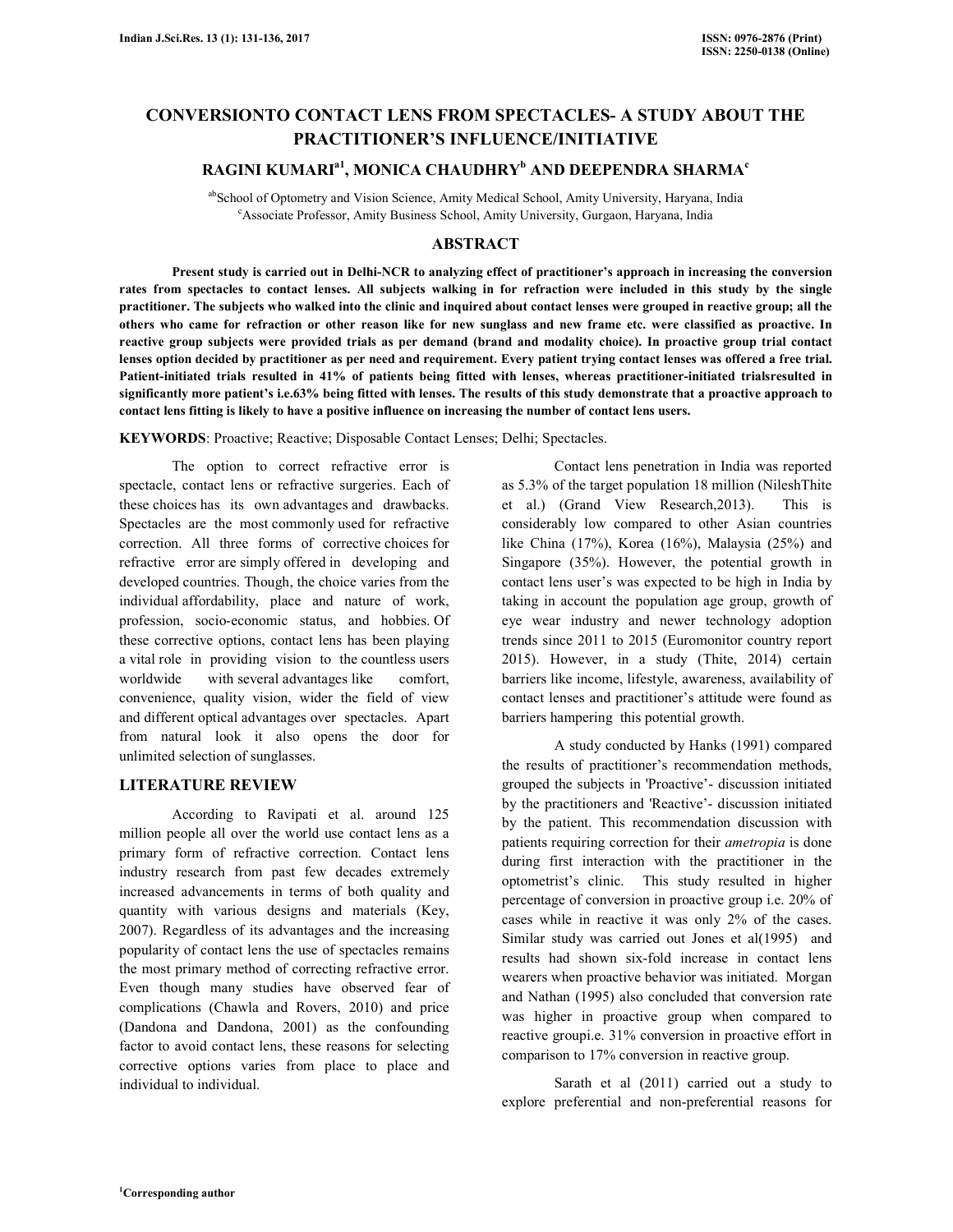opting contact lenses and concluded that 42% of respondents opted for contact lenses due to Cosmetic appearance along comfort/clarity of vision as other factors.The study also conveys that58% of the respondents avoided using contact lenses due to the difficulty in maintaining the lenses, poor awareness about contact lenses and lack of professional advice.

 The objective of the study is analyzing the effect of practitioner's approach in increasing conversion rates from spectacles to contact lenses

# **METHODOLOGY**

 The present cross sectional study was carried out in Delhi- NCR and data was collected between August 2015 to January 2016 from registered 381spectacle users. All these subjects walking in for refraction were registered with the single practitioner. The subjects who walked into the clinic and inquired about contact lenses were grouped in reactive group, all the others who came for refraction or for any other reasons like for new sunglasses or new frames etc. were classified as proactive. In *reactive group,* subjects were provided trials as per demand (brand and modality choice). In *proactive group,* trial contact lenses option decided by practitioner as per need and requirement.

 The trial included Acuvue moist, Acuvue moist for Astigmatism, SofLens one day, Soft lens daily disposable for astigmatism Biotrue 1 day, true eye Daily Aqua Comfort plus (DACP). If patient wanted to try for subsequent days, researcher gave biweekly (AcuvueOasys, AcuvueOasys for Astigmatism, PV2, PV2Toric, Airoptix Aqua and Airoptix Aqua f or Astigmatism) & monthly disposable lenses (for both groups).In presentstudy, researchers included age- 14 to 40 years, habitual distance correction required (they have minimum power to wear contact lenses)*,* Spherical ametropia of +6.00DS to -20.00DS and astigmatism of < 2.50D (due to trail power availability) and no apparent contraindications for contact lens wear. Further,researchers have excluded subjects whose age was either less than14 years or more than 40 years (most of footfall in this age group), existing contact lens wearers, astigmatism >2.50D*,* > 20D myopic (due to power unavailability), conditions which are contraindicated for Contact Lens wear.Patients who accepted to try contact lenses in proactive group were either fitted at the eye examination appointment, if time permitted or they were rescheduled for subsequent appointment. Comprehensive eye examination was done before final recommendation of the trial lenses.

The subjects were thenexplained the best options based on his needs and occupation.

 It was first inquired that if he had tried contact lenses ever "Did you try contact lenses?" If subjects said "yes" than he was excluded from study but if the response was "no", then he/she was proposed to try contact lens. The subjects who agreed were evaluated with *Slit lamp and keratometry*. Trial lenses were inserted into the patient's eye by empirical calculation and comfort. Later, vision response was noted after one hour of trial wear.

# **RESULTS**

 This study was conducted in well-known optical outlet in Delhi NCR, India. Entire study has done by same practitioner. Total pooled data was 381 in which 229  $(60\%)$  are proactive and 152  $(40\%)$  are reactive.Total number of persons who tried in the proactive group, out of these 140(61%) were female and 89(39%) male whereas in the reactive group 104(68%) were females and 48 (31%) males (Table 1).

**Table 1: Gender distribution in both groups** 

|                 | Male | Female |
|-----------------|------|--------|
| Proactive Group | 89   | 140    |
| Reactive Group  | 48   | 104    |

 Total pooled data was 381 in which 229 (60%) are proactive and 152 (40%) are reactive. The number of patients who proceeded with contact lenses following the trial was recorded by practitioner. Of total 381 customers entered the study, 288(75.50%) customer tried and 93(24.50%) denied to use lenses (figure 2), trails were higher in the reactive group 127(out of 168) as compared to that of proactive group 152 (out of 229). Out of 288 persons who tried, 102 (63%) out of 161 people purchased and continued with the lenses whereas 59 (37%) did not purchase, in the proactive group. In the reactive group 52 (41%) out of 127 purchased and continued with the lenses whereas 75 (59%) did not purchase. Individuals from different age groups participated in the trial. In the proactive group, maximum numbers of the participants were of age group 26-30 followed by 21-25, followed by 31-35, followed by 16-20, then 36-40 and minimum in the age group of 41-45. Maximum participants in the reactive group were in the age group of 26-30 followed by 21- 25> 16-20> 31-35> 36-40, and minimum participation in the age group of 41-45 (table 2).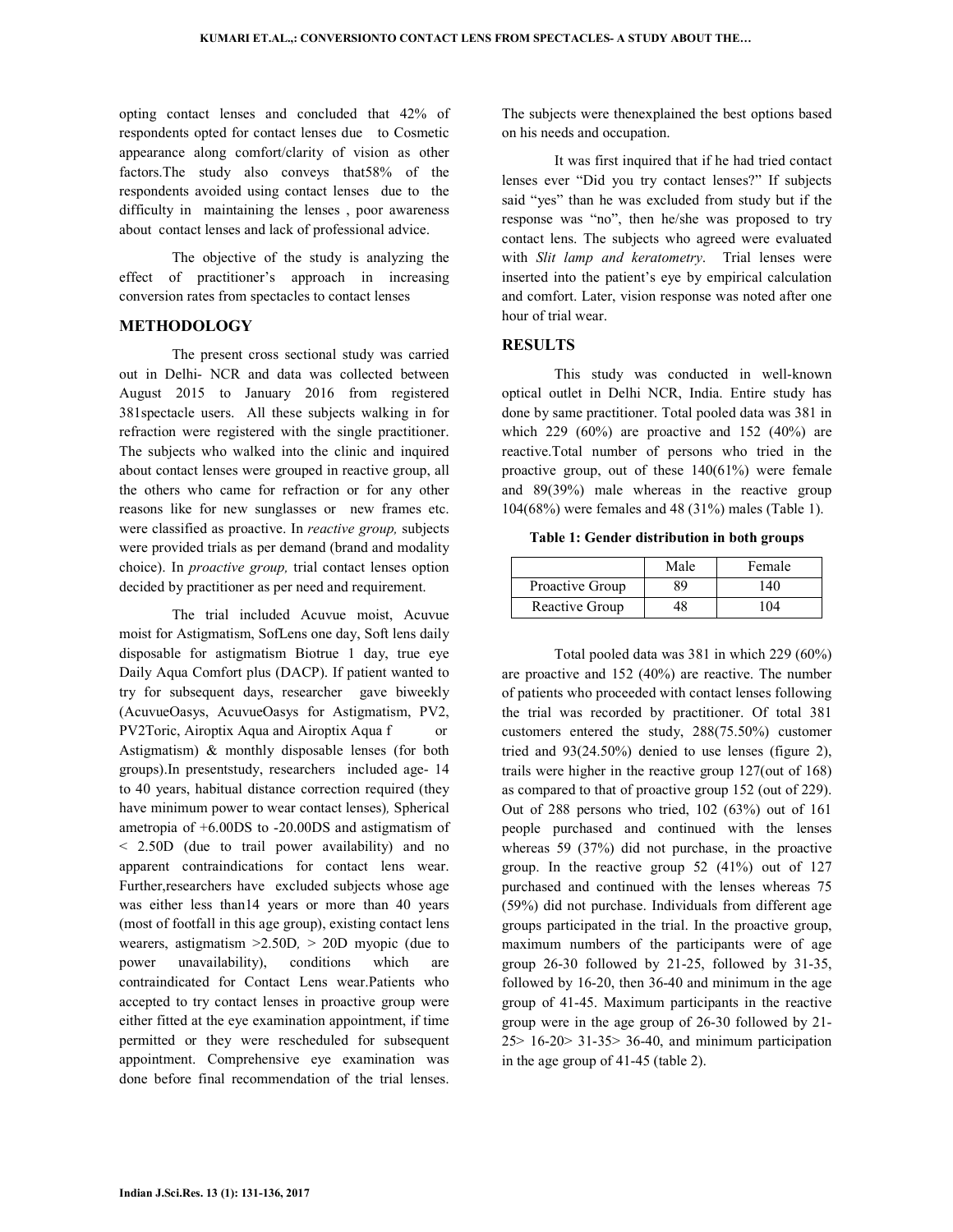|                                                                                        |           | <b>Proactive Group</b> | <b>Reactive</b><br>Group | p Value |
|----------------------------------------------------------------------------------------|-----------|------------------------|--------------------------|---------|
| <b>Total No. of Subjects in both group</b>                                             |           | 229                    | 152                      | 0.000   |
| No. of subjects who tried contact lenses                                               |           | 161                    | 127                      | 0.045   |
| No. of subjects who denied to try<br>contact lenses                                    |           | 68                     | 25                       | 0.000   |
| No. of subjects who converted for<br>contact lenses for their refractive<br>correction |           | 102                    | 52                       | 0.000   |
| Age Group(years) comparison in both<br>group                                           | $14 - 20$ | 34                     | 28                       | 0.302   |
|                                                                                        | $21 - 25$ | 64                     | 48                       | 0.107   |
|                                                                                        | $26 - 30$ | 68                     | 48                       | 0.076   |
|                                                                                        | $30 - 35$ | 42                     | 18                       | 0.002   |
|                                                                                        | $36-40$   | 21                     | 10                       | 0.048   |

#### **Table 2 Comparative study in both the group**

Maximum numbers of trials distributed in both the groups were daily disposable. In the proactive group, maximum trials were done daily followed by monthly and least trials were biweekly.Both the groups were given with an option of hydrogel and silicone hydrogel and our intension was to prescribe more silicone hydrogel lenses. But in the proactive group majority of patients accepted hydrogel lenses (54) in comparison to silicon hydrogel (48). In reactive group, maximum number of conversion is silicone hydrogel (27) in compare to hydrogel lenses (25) group.In part of trial distribution and conversion the daily disposable trial is more but less converted in same modality but monthly disposable lenses are less distributed as a trial but conversion is higher in both groups.(Table 3)

| Modality of trial distribution in both<br>group | <b>Daily Disposable</b>       | 143 | 105 | 0.016 |
|-------------------------------------------------|-------------------------------|-----|-----|-------|
|                                                 | Monthly disposable            | 16  | 21  | 0.411 |
| <b>Conversion based on lens material</b>        | Hydrogel Material             | 54  | 25  | 0.001 |
|                                                 | Silicone Hydrogel<br>Material | 48  | 27  | 0.015 |
| <b>Conversion based on modality</b>             | Daily disposable              | 31  | 6   | 0.000 |
|                                                 | Monthly disposable            | 69  | 44  | 1.000 |

|  |  |  |  |  | Table 3:- Modality of trial distribution and Conversion |
|--|--|--|--|--|---------------------------------------------------------|
|--|--|--|--|--|---------------------------------------------------------|

When looking at prescription, the number of patients of high prescription is more for contact lenses in both group (92 & 67 respectively) and followed by mild prescription and medium prescription is on last. Astigmatism patients were lesser in all of three groups.

| Thore is conversion in contact rens shock on accree or presemption |       |                            |         |  |  |
|--------------------------------------------------------------------|-------|----------------------------|---------|--|--|
| Prescription                                                       | Tried | Converted for contact lens | P Value |  |  |
| <b>PROACTIVE</b>                                                   |       |                            |         |  |  |
| High $(\geq)/3.00$ D) degree amatropia                             | 92    | 63                         | 0.020   |  |  |
| Moderate (+/-1.25D to+/-3.00D) degree amatropia                    | 17    | 12                         | 0.353   |  |  |
| Mild $(+/-0.50D$ to $+/-1.00D$ ) degree amatropia                  | 36    | 17                         | 0.009   |  |  |
| Astigmatism (Cylindrical up to -2.75D)                             | 16    | 10                         | 0.239   |  |  |
| <b>REACTIVE</b>                                                    |       |                            |         |  |  |
| High $(\geq +/-3.00D)$                                             | 67    | 32                         | 0.000   |  |  |
| Med $(+/-1.25D$ to + $/-3.00D$ )                                   | 23    | 8                          | 0.007   |  |  |
| Mild $(+/-0.50D$ to $+/-1.00D)$                                    | 24    | 8                          | 0.005   |  |  |
| Astigmatism (Cylindrical up to -2.75D)                             | 13    |                            | 0.029   |  |  |

### **Table 4: - Conversion in Contact lens based on degree of prescription**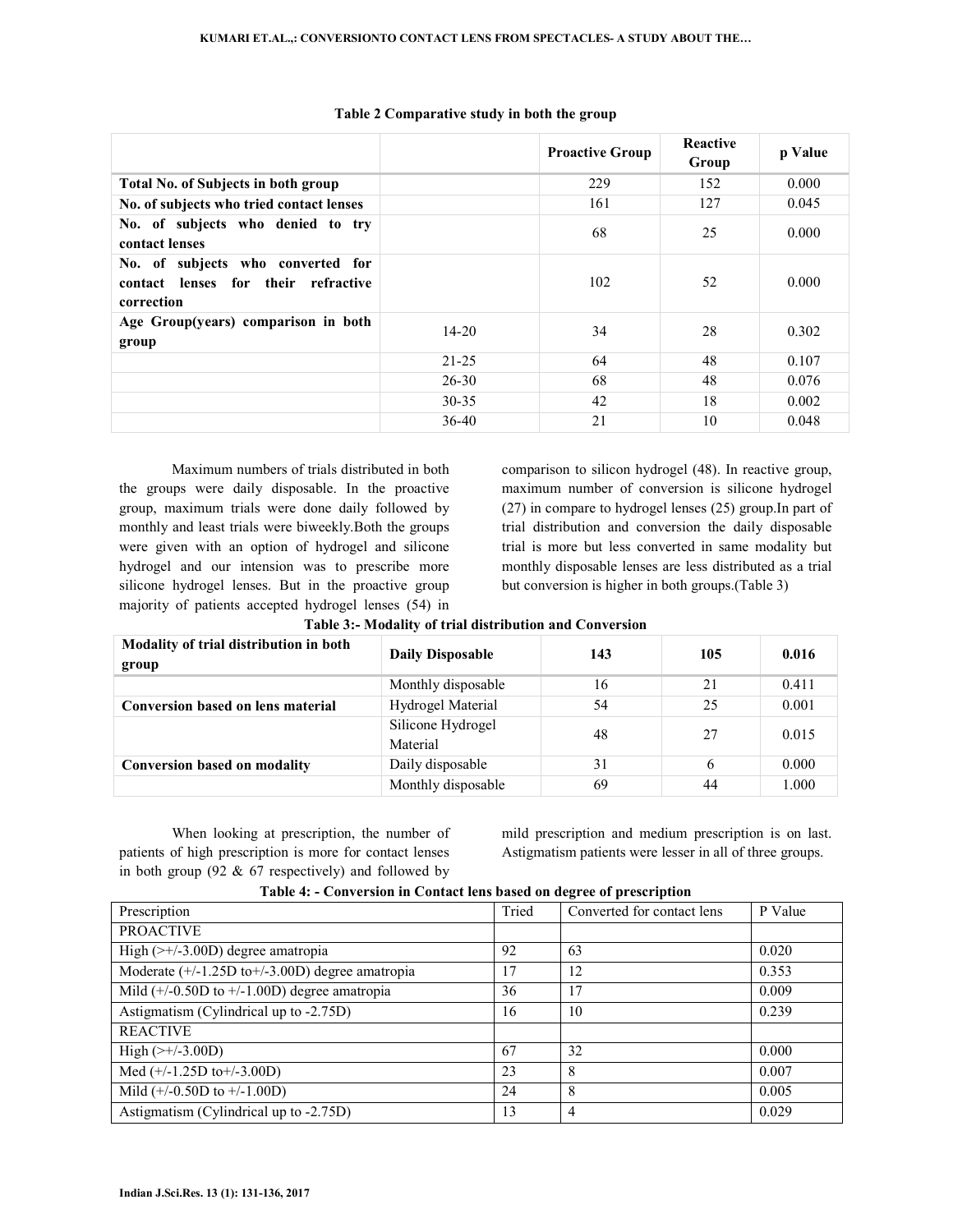The study conducted among various occupations, the highest number of participants was computer professionals (104) i.e. 45% of overall trials and conversion only 33 means 31%. Maximum conversion seen in Sales executives (94%) followed by call center individuals (91%) and Engineer (85%). Lowest numbers of participants were from businessman, house wife, Doctors, IT professionals & teacher and there is no conversion in same occupations. Students have converted in 52% and lowest conversion in bankers (15%). As like proactive one, the highest number of participants were computer professionals (80) i.e. 22% and with highest number of conversion (18) but when we analyze it, this is only 22% of total computer professional's participants. Though call centers executives and IT professionals were minimum pertinent (only 2 in each class) but 100% conversion, they tried and purchase at same time. Lowest number of participants was from business call center, doctors, IT sector, and sales and also with the lowest conversion. There was no conversion in business sector. Engineers were converted 67% whereas Doctors, Sales executives and students have converted 50-50. Teachers were motivated in reactive groups compare too proactive and 30% of whom. There is no conversion in businessmen in this group also.



**Figure 1: Trial and conversion showing in both group in different occupation.** 

### **DISCUSSION**

 Most practitioners believed that contact lenses are better correction option than spectacles and obtain professional satisfaction by practicing Contact Lenses; however, they need to understand importance of spending time with patients during counseling and fitting (NileshThithe et al., 2015). As reported by the practitioners, Indian consumers lack information about Contact Lenses and perceive them to be expensive (Ravipathi et al., 2011). Eye care practitioner can play an important role in creating mass awareness, passing correct information, and removing the common myths about contact lens (Steve Grant).

 The results of our study have confirmed that adopting a proactive approach in practice can increase patients to contact lens category. In present study, 152

subjects who presented for routine eye examination were dispensed contact lenses only if they specifically asked about them or were motivated to try them, whereas the other 229 patients had been introduced and recommended the option of contact lens correction. 83.30% customers tried the free trials in reactive approach as compared to proactive approach (70%) that difference was significant ( $p = 0.000$ ). Although the trials were more in reactive group the conversion was 41 % only whereas the conversion was 63 % in proactive group (p value< 0.000). This means that the practitioners recommendation strongly influences the subject to shift to contact lens category. When we proactively recommend the contact lenses to suitable customers one can improve the contact lens practice and the growth of contact lens business is upgraded. Therefore, it emphasizes that the persons with less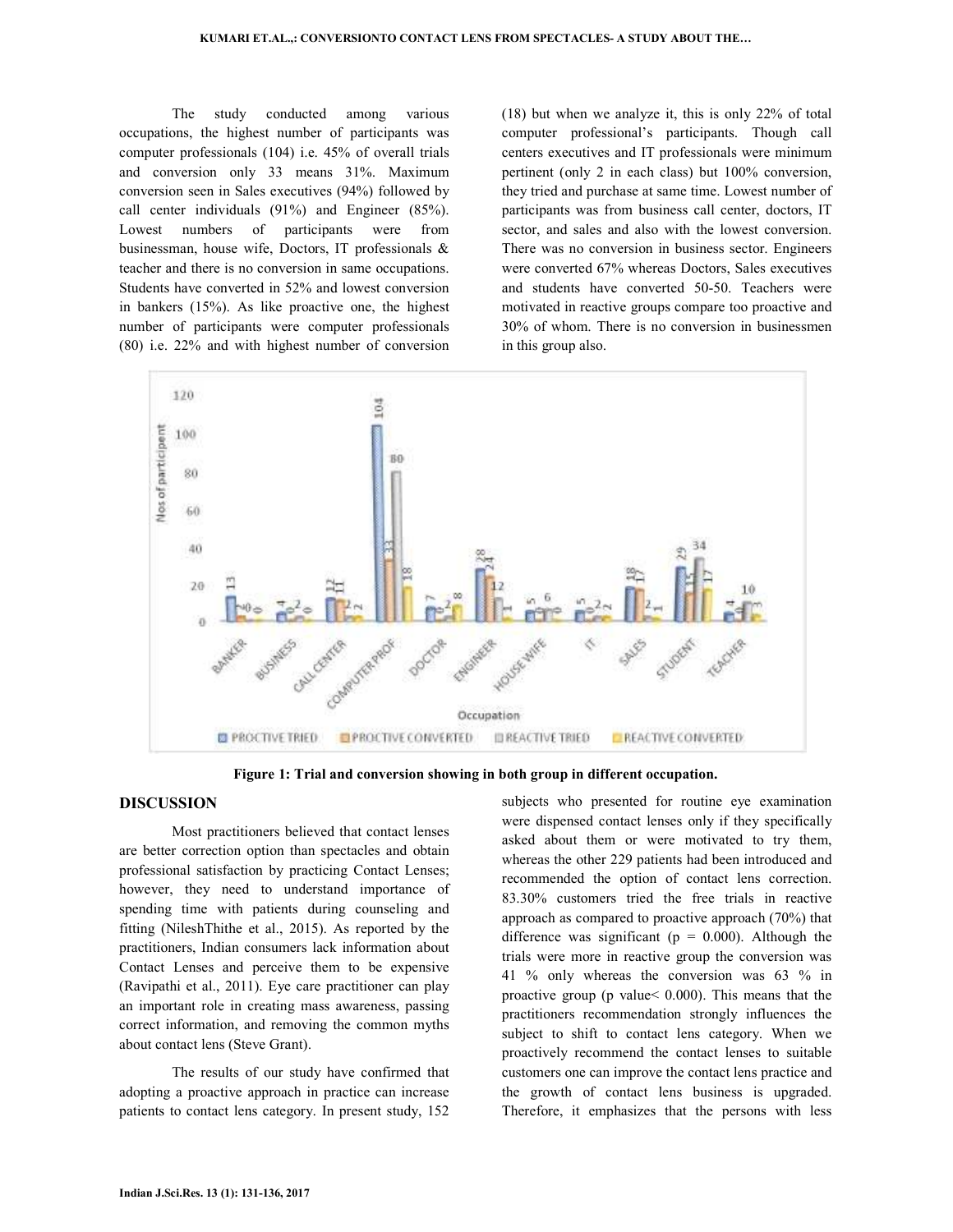awareness and motivation group can be more easily motivated than those who had some knowledge and had come asking for contact lenses in the eye clinic. The ones, who were approached on their own more likely to try and still not sure of using contact lens as a vision correction option.

 Our study had similar outcome of proving proactive approach to be more influential outcome as shown in a study conducted by Sarah L Morgan and Nathan Efron (31%)in 1995 in UK. However, the Indian perspective this approach had shown two folds' increase in number of fittings compared to the Sarah Morgan et al study in UK. This confirms that in India the consumer is more influenced by the word of mouth recommendation than believing in information by themselves from internet or advertisements.

 In present study, we found women were significantly more interested to try the lens compared to male in both group and with cosmetic motivation as a strong factor in using this correction option. Percentage of female subjects opted for contact lens were students who were easily promoted to daily disposable lenses for occasional wear (table no.2).

Age also affected the rate of conversion. The maximum potential in between 21-30 years but in this age group researchers did not see any significant different. When we focused the age between 31-40 years there is significant difference between both group, in proactive conversion is more compare to reactive  $(p<$ 0.002 and p< 0.048 respectively). During trials, we found the reason, this age group was having a more intellectual power to take the decision. So, they were easily converted.

Considering occupationsperson who work in call center, Engineer and sales executive are more likely to easily converted to contact lenses compared to computer professionals, students and banker who are less likely to be influenced or may prefer to be with spectacles Participation of teachers, IT professionals, housewives, doctors were still difficult to convert. Minimum participation was noticed from business men. Occupational benefit was a big influence in proactive group where they saw benefit like lenses was more comfortable at work place, they don't get fog wide field of vision etc. This explains that recommendation based on benefits in their job will help promote conversion. Whereas reactive group is motivated towards cosmetic advantages. This outcome is very important aspect as it helps us understand that benefit of contact lens in occupation will be strong motivating factor in conversion. High end products were easily accepted on

recommendation in reactive group whereas proactive group would like to opt for lower price options or daily disposables for occasional wear as they were not sure of continuation and would prefer upgradation later. Hence it is suggested that proactive customers should be not forced on high end or expensive options in the first attempt. In proactive group conversion of daily disposable lens is much more in compare to reactive group (30% and 11% respectively) and there was significant difference (p=0.000) because when we started to speak with subjects we discussed advantages and benefits of lenses one over others and they able to decide about the better one.

The degree of refractive error was also a factor which had shown significant difference between the two groups. Higher power subjects in reactive group were easily motivated for conversion. It is assumed that higher degree of myopes are already wanting to get rid of glasses so they are aware of the various options to remove glasses and that's why we had cosmetic motivation stronger in the reactive group.

 The moderate to low powers were ones which were the untapped area and least intentions towards contact lenses category. Most of them have probably been assumed to be happy spectacle wearers and proactiveness talk about contact lenses could easily convert them. It signifies that low power myopes were missed out by practitioeners and recommendation is mostly towards motivating high power myopes. Astigmatic correction with toric contact lens was showing 32% higher conversion in proactive group compare to reactive. In astigmatic subjects, many of patients were not aware of availability and they thought they were not ideal for contact lens, when proactively recommended for contact lenses, they were feeling happy and fitted with toric trial lenses (monthly and daily both). After subsequent day of using lenses they found that lenses were satisfactory for them. This indicate proactive approach have a positive impact over the consumer mind (table 4). The limitation of the study is that this study hasn't included Presbyopic patients due to trial crisis of availability, Specialty Contact lenses. Also, this study is the region bounded. So, for further study, we can include presbyopic patients and also see the effect of specialty, contact lens on the conversion rate of contact lens.

### **CONCLUSION**

 The study concludes that, Proactive approach has higher chance of conversion as compared to reactive approach to contact lens conversion. Proactive